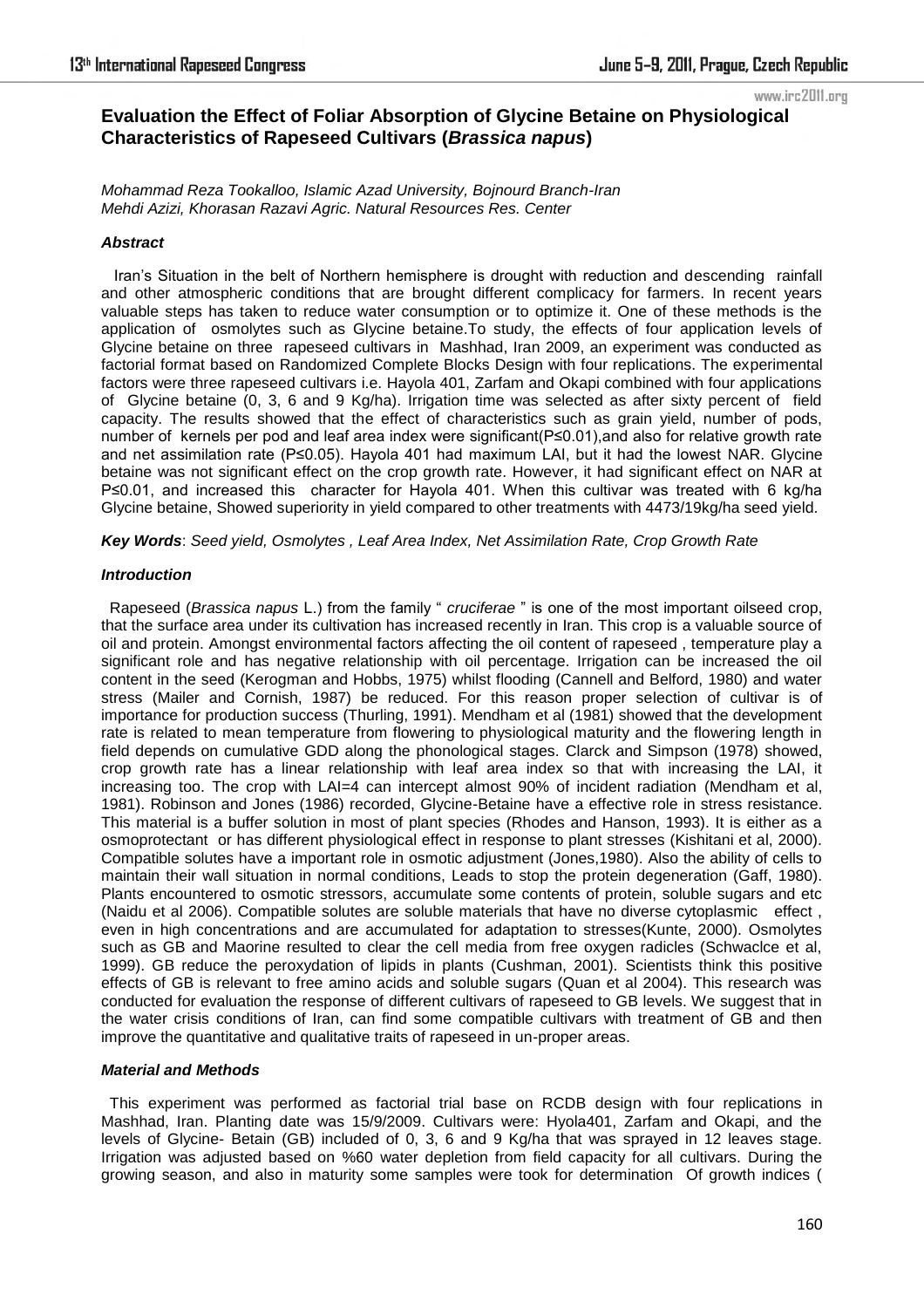CGR, LAI, RGR, NAR) and yield and yield components. Statistical analysis was performed via SAS program and means were compared with Duncan multi range test.

#### *Results*

 Cultivars were significantly different for LAI. The greats LAI obtained in Hyola401. This cultivars with a LAI equal to 4.72 was superior compared to the two other ones. Application of GB had no distinict effect on LAI variation. But the interaction effect Okapi× 3 kg/ha GB showed the greatest LAI. The higher NAR belonged to Okapi and the lowest one to Hyola401, with the rate of 6.22 and 5.01 g.m<sup>-2</sup>.day<sup>-1</sup> respectively. The treatment of 6kg/ha GB on Hyola401, led to the greatest interactive effect for NAR equal to 6.37 g.m<sup>-2</sup>.day<sup>-1</sup>. It seems that the effect of GB in time of hot temperature occurance resulted to increased NAR for Hyola401. GB had no effect on CGR but had significant effect on RGR (P≤0.05).

 Seed yield showed significant difference (p≤0.01) between cultivars and GB levels. Amongst cultivars, Okapi had the highest seed yield with 4312.14 Kg/ha (Figure 1). Application of 6 Kg/ha GB, increased seed yield too (Figure 2).

 Interaction effect for Hyola401 ×6 kg/ha GB increased yield up to 4473.2 kg/ha .Figure 3 , shows cultivar differences for pods/plant that was significant in 0.01 level , but GB had no effect.



The greatest of pods/plant obtained for Hyola401 \* 6 kg/ha GB . Number of seed per pod in cultivars and GB levels was significantly different ( $p \le 0.05$ ). This yield component was increased with 3 and 6 kg/ha GB (Table 1). 1000seed weight also affected from cultivar and GB. Okapi with 4.43 g had the highest rates . Application of 9 kg/ha GB, reduced seed weight .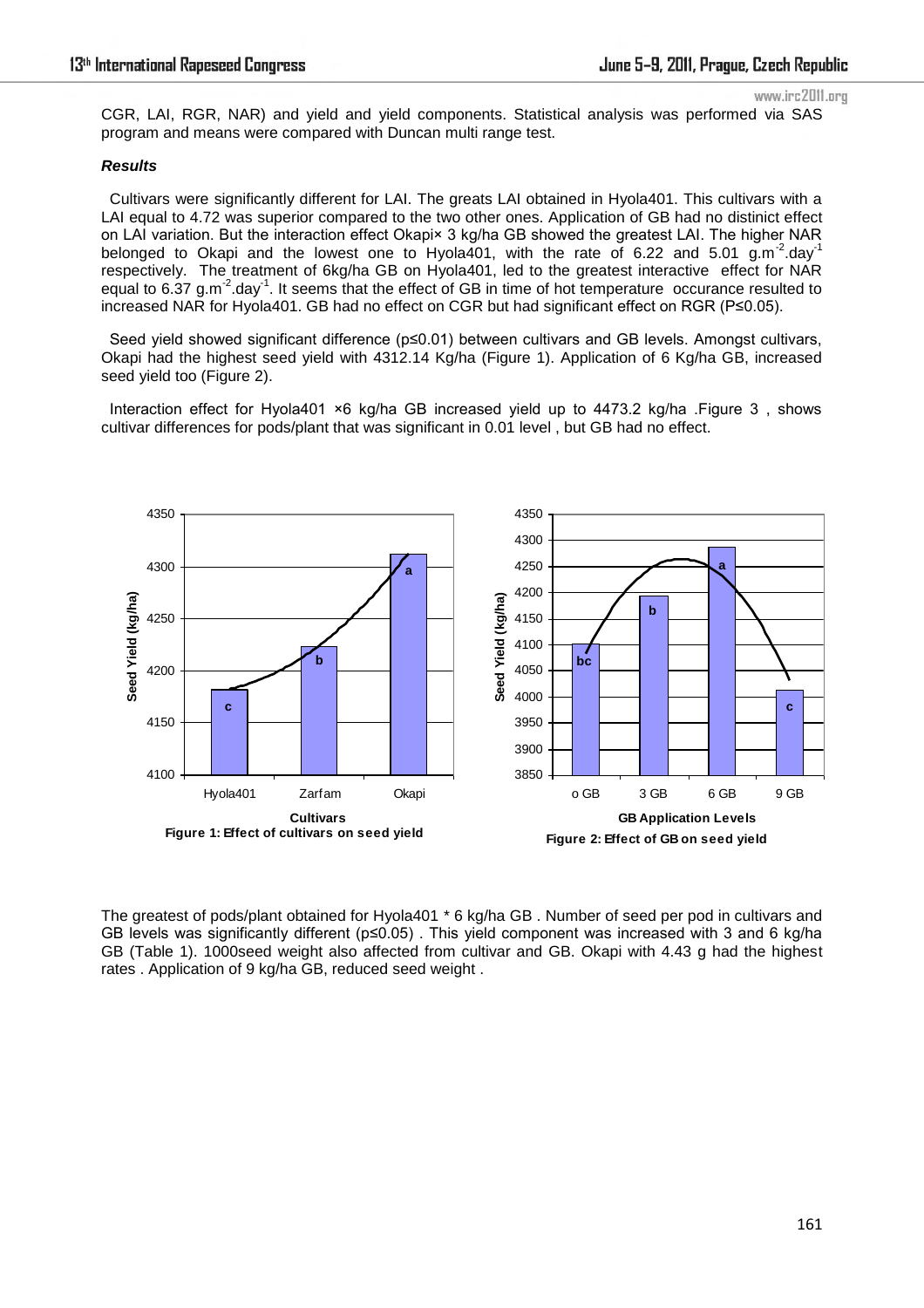

Table 1: Effects of intraction of GB×Cultivars on number of seed/pod

| Cultivar/GB | 0 ka/ha | 3 ka/ha | 6 ka/ha | 9 ka/ha |  |
|-------------|---------|---------|---------|---------|--|
| Hyola401    | 22.18   | 23.01   | 26.13   | 23.72   |  |
| Zarfam      | 22.33   | 22.81   | 24.83   | 22.89   |  |
| Okapi       | 25.73   | 25.98   | 26.38   | 25.81   |  |

 Increased yield in okapi was related to long vegetative period , increasing photosynthetic area and accumulated nutrients . However the pods and also empty pods in this cultivar were increased . It seems that the reaction of cultivars to GB has genetic basis , and early maturing cultivars shows proper reaction to warm temperatures. Using these cultivars with application of GB can be a good choice for water limited areas with a reasonable yield.

#### *References*

 **Cannell, R.Q., and R.K. Belford**. 1980. Effects of waterlogging at different stages of development on the growth and yield of winter oilseed rape (*Brassica napus* l.) J. Sci. Food & Agtric. 31: 963-965.

 **Cushman**, **J. C.** 2001. Osmoreglution in plants: Implications for agriculture. Amer. Zool. 41: 758- 769. **Clarck, J.M., and G. M. Simpson**. 1978. Growth analysis of *Brassica napus* cv. Tower. Can. J. Plant Sci. 58: 587-595.

 **Gaff**, **D. F.**1980. Protoplasmic tolerance of extreme water stress. *In:* Adaptation of plants to water and high temperature stress. (pp:207-230), Turner, N. C., and P. J., Karmer,( Eds.), Willey. New York.

 **Jones**, **H. G**. 1980. Interaction and integration of adaptive responses to water stress: The implications of an unpredictable environment*. In:* Stress Physiology in Crop Plant. (pp: 408-428), Mussell, H. and R.C., Staples, Eds., Willey, New York.

 **Kishitani**, **S., T.Takanami, M.Suzuki, M.Oikawa, S.Yokoi, M.Ishitani, A.M.A.Nakase, and T. Takabe.** 2000. Compatibility of glycin betaine in rice plants: Evaluation using transgenic rice plants with a gene for peroxisomal betaine aldehyde dehydrogenase from barley. Plant Cell Environ. 23: 107-114.

 **Kerogman, K., and E.H. Hobbs**. 1975. Yield and morphological response of rape (*Brassica compestris* L. cv. Span) to irrigation and fertilizer treatments. Can. J. Plant Sci. 55: 903-909.

 **Kunte**, **H. J**. 2006. Osmoregulation in bacteria: Compatible solute accumulation and osmosensing. Environ. Chem. 3: 94-99.

 **Mailer, R. J. and P.S. Cornish.** 1987. Effects of water stress on glucosinolate and oil concentrations in the seeds of rape (*Brassica napus* L.) and turnip rape (*Brassica rapa* L. var. Silvestris[Lam.] Briggs). Aust. J. . Exp. Agric. 27: 707-711.